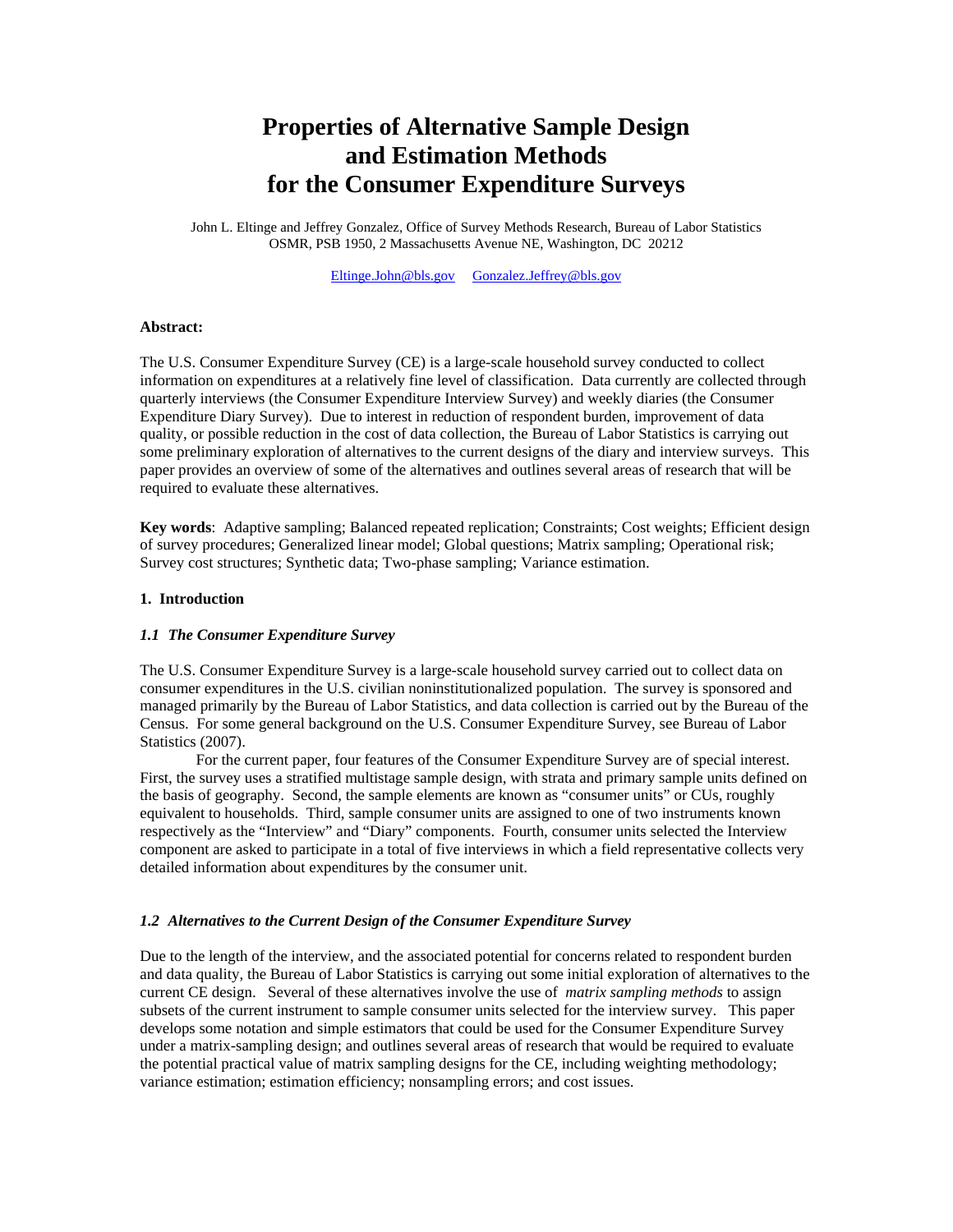#### **2. Background, Notation and Simple Estimators for Matrix Sampling Designs**

## *2.1 Matrix Sample Designs*

To date, matrix sampling has been used extensively in the education-testing literature, and has also been used in some survey and administrative-data applications. For some general background on matrix sampling designs, see, e.g., Mislevy (1983), Hinkins (1983, 1984), Thomas and Gan (1997), zeger and Thomas (1997), Thomas et al. (2006), and references cited therein. In addition, Gonzalez and Eltinge (2007) provide a literature review and discuss the potential application of matrix sampling designs to the Consumer Expenditure Survey.

#### *2.2 Some Simple Weighting and Point Estimation Methods*

For the current Consumer Expenditure Quarterly Survey, in which each sample unit receives the full instrument, let  $Y_{hii}$  equal the  $m$  -dimensional row vector of data that one would collect under full response from consumer unit  $j = 1, ..., J_{hi}$  in PSU  $i = 1, ..., I_h$ , in stratum  $h = 1, ..., H$ . In addition, let  $U_h$ be the population of  $N_h$  consumer units within stratum  $h$ ; let  $U = \bigcup_{h=1}^{h-1} I_h$ *H h*  $U=\bigcup U_h$ =1  $=$   $\bigcup U_h$  be the overall population of *H*

 $=\sum_{h=1}$ *h*  $N = \sum N_h$  consumer units; let  $S_h$  be the full set of  $n_h$  sample consumer units within stratum  $h$ ; let 1 *H*

*S* be the full set of  $n = \sum_{h=1}^{\infty}$ *h*  $n = \sum n_h$ 1 sample consumer units; define the full-sample selection probabilities  $\pi_{\text{hij}}$ 

for each consumer unit  $(h,i,j) \in U$ ; and define the corresponding simple inverse-probability weights

 $w_{hij} = \pi^{-1}_{hij}$ . In addition, define the population total  $Y = \sum_{h=1}^{N}$ *H h*  $Y = \sum Y_h$  $\sum_{i=1}^{n} Y_{h}$  where  $Y_{h} = \sum_{(hij)\in U}$  $hij) \in U_h$  $Y_h = \sum Y_{hij}$ (hij) ; and define the

corresponding population means  $\overline{Y}_h = Y_h / N_h$  and  $\overline{Y} = Y / N$ . Also, to simplify notation, assume for this paper that selected sample units provide complete responses to all questions that they receive; i.e., that there is no "unplanned missing data."

Then simple estimators of the vectors of population totals at the stratum and full-population levels are, respectively,

$$
(\hat{Y}_{Fh}, \hat{N}_{Fh}) = \sum_{(hij)\in S_h} w_{hij} (Y_{hij}, 1) \quad \text{and} \quad (\hat{Y}_F, \hat{N}_F) = \sum_{h=1}^H (\hat{Y}_{Fh}, \hat{N}_{Fh})
$$

*H*

The corresponding estimators of means are  $\hat{\vec{Y}}_{Fh} = \hat{Y}_{Fh} / \hat{N}_{Fh}$  and  $\hat{\vec{Y}}_F = \hat{Y}_F / \hat{N}_F$ .

 Now consider a relatively simple matrix-sampling design under which some sample units (called "Group 0") receive the full instrument; and all remaining sample units receive certain "core" questions as well as questions from one of *K* specialized sub-groups of questions. (In practice, one might consider more complex matrix sample designs, with a corresponding increase in the complexity of notation.). In parallel with the partition of the instrument, partition the vector of survey variables

$$
Y = (Y_0, Y_1, \ldots, Y_K)
$$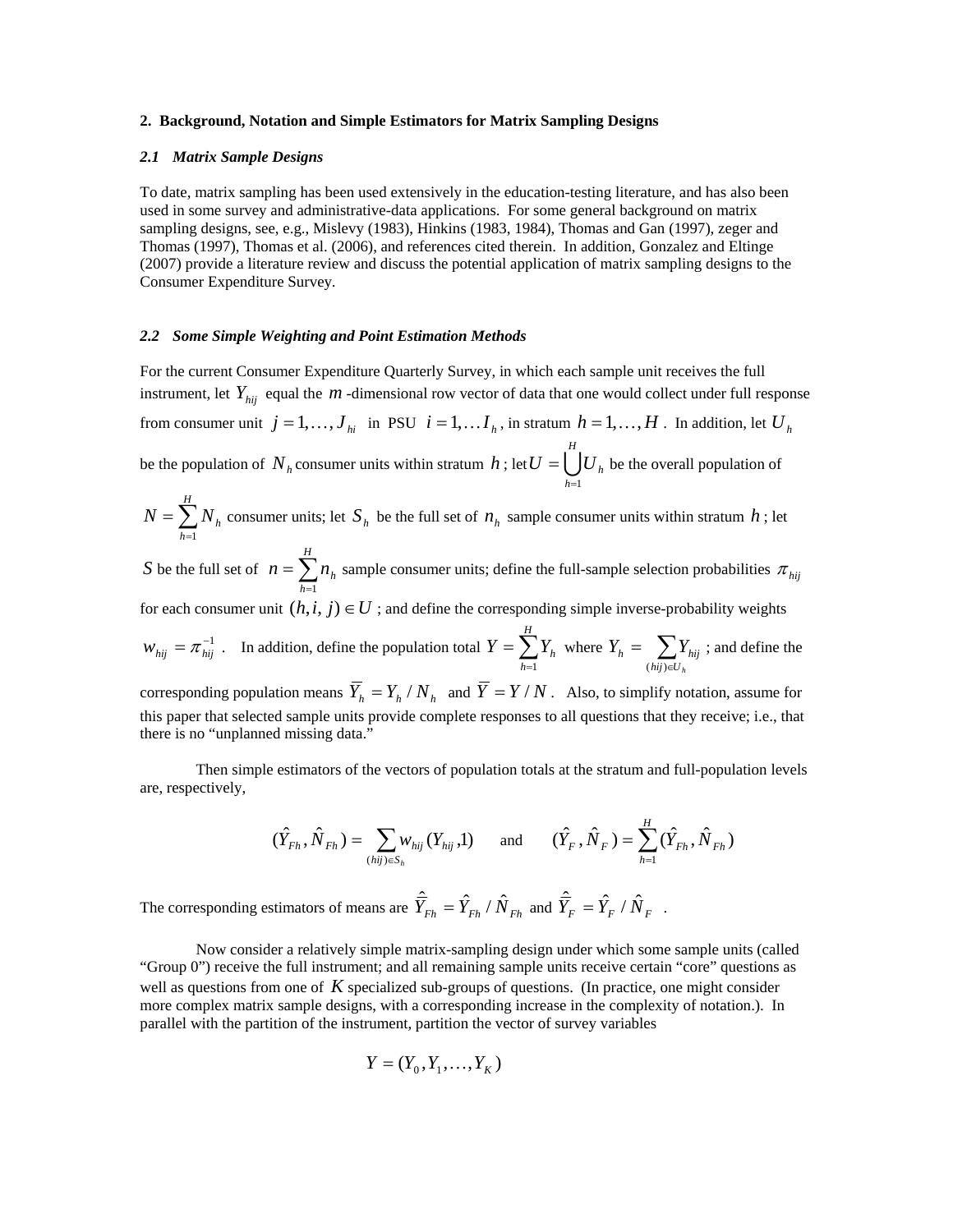where  $Y_0$  is the  $m_0$ -dimensional row vector corresponding to the "core" questions; for each  $k = 1,...,K$ ,  $Y_k$  is the  $m_k$ -dimensional row vector corresponding to questions from section *k* of the instrument; and  $m = \sum_{k=0}^{n}$ *K k*  $m = \sum m_k$ 0 .

In addition, let  $S_{(k)}$  be the subset of sample units that received questions from subgroup

 $k = 1,...,K$ . Thus, the original full sample *S* is partitioned into  $K + 1$  subsamples:  $S = \bigcup_{k=0}^{K} S_k$ *K k*  $S = \bigcup S_{(k)}$ 0  $(k)$ =  $=$   $\int$   $S_{(k)}$ . In addition, for  $k = 0,1,\ldots,K$  define the selection indicators

 $\alpha_{hijk}$  = { 1 if consumer unit *(h,i,j)* is contained in subsample *k* ; 0 otherwise }

Thus, consumer unit *(h,i,j)* receives section *k* of the instrument if and only if  $\alpha_{hijk} = 1$  or  $\alpha_{hij0} = 1$ .

 For the current discussion, assume that the assignment of sample consumer units to one of the subsamples  $0,1,\ldots,K$  is based on a random process such that

$$
p_{\text{hijk}} = P(\alpha_{\text{hijk}} = 1)
$$

where the probabilities  $p_{hijk}$  are assumed to be fixed. For  $k > 0$ , define

$$
p_{hijk}^* = p_{hij0} + p_{hijk} ,
$$

note that  $p_{hijk}^*$  is equal to the probability that consumer unit *(h,i,j)* receives section *k* of the instrument, and define the modified weights

$$
w_{hijk}^* = w_{hij} / p_{hijk}^*
$$

Then under the matrix-sample design described above, simple design-based estimators for population totals and means at the stratum and full-population levels, based only on data from units that received section *k* of the instrument, are

$$
(\hat{Y}_{h(k)}, \hat{N}_{h(k)}) = \sum_{(hij)\in S_h} w_{hijk}^* (\alpha_{hij0} + \alpha_{hijk}) (Y_{hijk}, 1)
$$
 and  

$$
(\hat{Y}_{(k)}, \hat{N}_{(k)}) = \sum_{h=1}^H (\hat{Y}_{h(k)}, \hat{N}_{h(k)})
$$

The corresponding estimators of means are  $\hat{\overline{Y}}_{h(k)} = \hat{Y}_{h(k)}/\hat{N}_{h(k)}$  and  $\hat{\overline{Y}}_{(k)} = \hat{Y}_{(k)}/\hat{N}_{(k)}$ .

# *2.3 Some Simple Imputation-Based Point Estimation Methods*

The estimators in Section 2.2 used only data collected directly from Section *k* of the instrument. One can develop alternative estimators based on imputation of data for Section *k* . For instance, define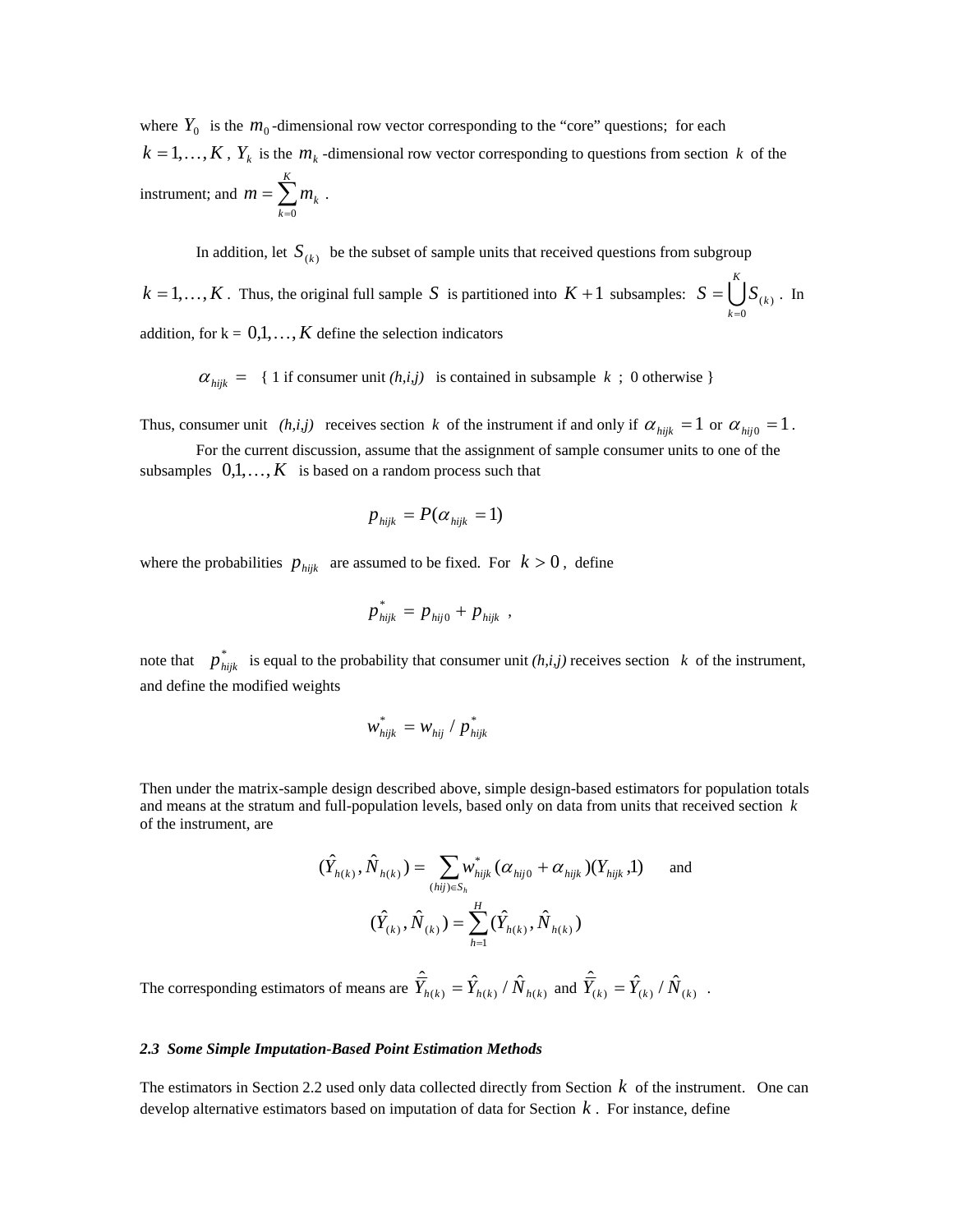$$
\widetilde{Y}_{hijk} = \{ \text{the observed } Y_{hijk} \text{ if } \alpha_{hij0} = 1 \text{ or } \alpha_{hijk} = 1 \text{; an imputed vector otherwise } \}
$$

and define the point estimators

$$
\hat{Y}_{lh(k)} = \sum_{(hij)\in S_h} w_{hij} \tilde{Y}_{hijk} \quad , \quad \hat{Y}_{I(k)} = \sum_{h=1}^H \hat{Y}_{lh(k)} \quad , \quad \hat{\overline{Y}}_{lh(k)} = \hat{Y}_{lh(k)} / \hat{N}_{Fh} \quad \text{and} \quad \hat{\overline{Y}}_{I(k)} = \hat{Y}_{I(k)} / \hat{N}_{F} \quad .
$$

Four examples of potentially applicable imputation methods are simple mean imputation within strata; mean imputation within more refined adjustment cells; regression or ratio-type imputation; or hot-deck imputation

#### **3. Research Issues in Evaluation of Alternative Sample Designs and Estimation Methods**

Detailed development and evaluation of the estimators considered in Section 2 would involve a wide range of theoretical and empirical issues, including the following.

# *3.1 Adjustment of Calibration Weighting Methods to Account for Subsampling*

Current weighting for the CE involves several steps of nonresponse adjustment and incorporation of auxiliary information. For some general background on this methodology, see, e.g., Bureau of Labor Statistics (2007), Greenlees et al. (1982), Jayasuriya and Valliant (1996) and references cited therein. Extension of these methods to a matrix-sampling design would involve a number of adjustments. For example, one would need to adjust the weights to account for subsampling probabilities, as considered in the simple estimators in Section 2; and one would need to adjust the current CE weighting-cell structure to account for a potentially smaller number of sample units receiving a given instrument component *k*.

 In addition, the simple estimators in section 2 above used only data collected directly for component *k* , or imputed for that component. One could develop an alternative set of point estimators for stratum and full-population means based on *pattern-mixture models.* For some general background on pattern-mixture models, see, e.g., Little (1993, 1994) and references cited therein.

#### *3.2 Adjustment of Standard Balanced Repeated Replication Methods of Variance Estimation*

At present, customary variance estimators for the Consumer Expenditure Survey area based on balanced repeated replication, in which the original sample is repeatedly partitioned into half-sample replicates, and each step in weighting adjustment and estimation is repeated for each half-sample replicate. In practice, under the current CE design, the weighting adjustment skips or simplifies some steps due to limitations on sample sizes within the half-sample replicate. Under matrix sampling, the issues with limited sample sizes are likely to become much more severe.

#### *3.3 Two-Phase and Adaptive Forms of Matrix Sampling Designs*

The development in Section 2 used a relatively simple form of matrix sampling in which the subsampling probabilities are fixed *a priori*. One could consider more complex forms of matrix sampling in which subsampling probabilities are determined adaptively, e.g., based on demographic data collected during the first CE interview. Under some conditions, the resulting design would lead to more efficient point estimators of expenditure means within specified sections.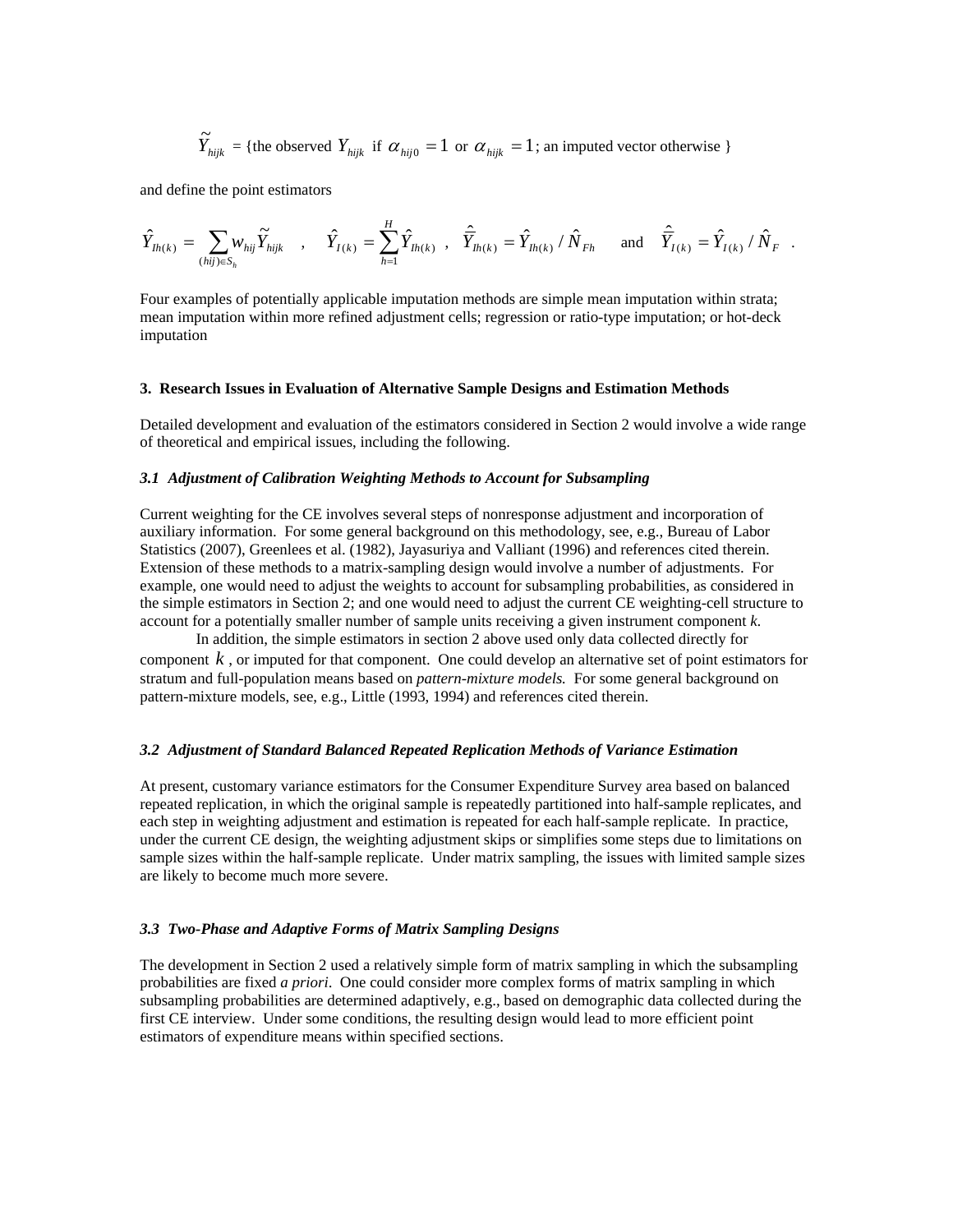# *3.4 Estimation of Population Covariance Matrices, Regression Coefficients, and Related Analytic Parameters*

In addition to use in production of estimates of mean expenditures, data from the Consumer Expenditure Survey are also used in research on modeling of relationships among different types of expenditures, and on relationships between consumer-unit expenditures and incomes. One could continue to carry out this modeling research through use of data from sample units in Group 0. However, one could also consider modeling methods based on extensions of the literature on "synthetic datasets" e.g., Fienberg and McIntyre (2005), Reiter (2003, 2004, 2005a, 2005b) and references cited therein. The "synthetic datasets" literature developed originally to address issues with microdata disclosure risk, but much of the underlying mathematical structure would extend readily to the current matrix-sampling framework. In many of these cases, implementation would involve multiple imputation.

# *3.5 Evaluation of Burden, Total Survey Error and Costs*

Finally, as noted in Section 1, consideration of matrix-sampling methods for the CE arose in part from concerns related to the perceived burden of the current interview component. Thus, evaluation of specific matrix-sampling options for the CE would require balanced consideration of empirical evidence related to perceived burden, as well as the impact of a matrix-sampling design on the total cost of data collection and the overall error components in the resulting data.

 Evaluation of burden generally would involve both direct measures (e.g., total elapsed time for a given interview) and other measures (e.g., debriefings of field representatives or previous respondents). Evaluation of total survey error (e.g., sampling error, nonresponse and reporting error) would potentially involve classical sample-design approaches; laboratory and field testing of matrix-sampling instruments; and evaluation of current patterns of error components.

 In addition, evaluation of costs would potentially include the relative costs of training field representatives on one or more forms of the instrument; survey initiation in wave 1; scheduling and recontact in each of waves 2 through 5; interviewing for incremental minutes during waves 2 through 5; and conversion of reluctant respondents and other work related to caseload management, attrition and perceived burden.

## **Acknowledgements**

The authors thank Jennifer Edgar, Karen Goldenberg, Sioux Groves, Mike Hidiroglou, Bill Mockovak and Clyde Tucker for helpful discussions of the application of matrix sampling and other design methods to the Consumer Expenditure Survey. The views expressed in this paper are those of the authors and do not necessarily reflect the policies of the Bureau of Labor Statistics.

## **References**

Bureau of Labor Statistics, U.S. Department of Labor, *Handbook of Methods*, Chapter 16, April 2007 edition, Consumer Expenditures and Income. http://www.bls.gov/opub/hom/pdf/homch16.pdf (visited June 21, 2007).

Fienberg, S.E. and J. McIntyre (2005). Data swapping: Variations on a theme by Dalenius and Reiss. *Journal of Official Statistics* **21**, 309-323.

Gonzalez, J.M. and J.L. Eltinge (2007). Multiple matrix sampling: A review. *Proceedings of the Section on Survey Research Methods, American Statistical Association*, to appear.

Greenlees, J.S., W.S. Reece and K.D. Zieschang (1982). Imputation of missing values when the probability of response depends on the variable being imputed. *Journal of the American Statistical Association* **77**, 251-261.